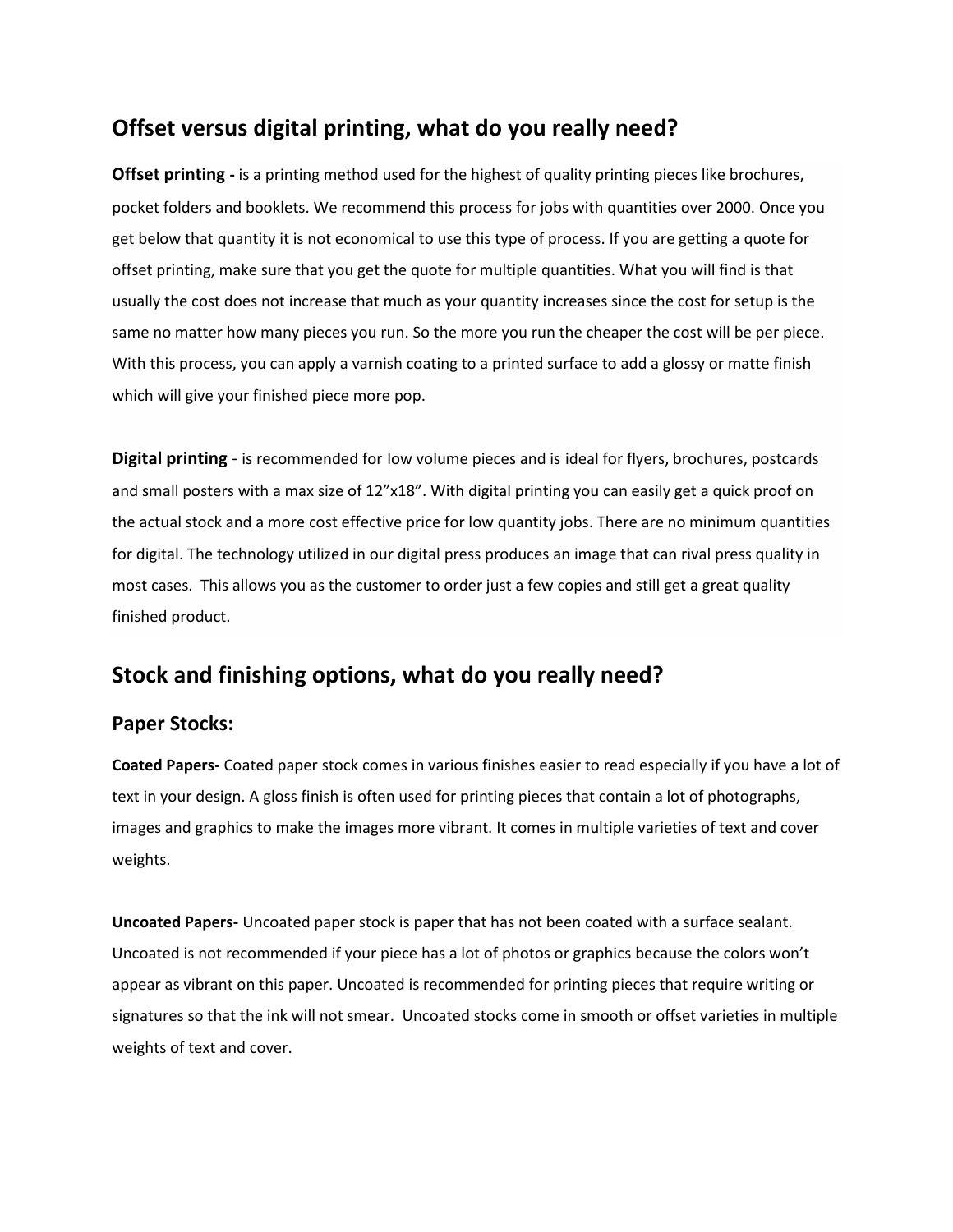# **Bindery Finishing:**

**Fold formats-** There are many different styles for folding jobs but the most common are 4 or 6 Page Fold, Gate Fold, Z- Fold and Roll Fold.



**Saddle- Stitch binding (stapling)-**The standard form of binding which uses folded pages in increments of 4 pages inserted into a folded cover, all of which are then stapled through the fold. This method is only suitable up to a limited number of pages (depending on the paper weight) as using too many will result in the finished job buckling and not lying flat.

**Self-cover saddle stitch-** The cover is printed on the same material as the text pages throughout and saddle-stitched.

**Perfect binding-**This method is often chosen for the distinct flat spine it creates, which is useful for documents that will be kept for reference on a shelf. Often used for documents or booklets which contain too many pages for Saddle-Stitch binding.

**Coil binding-**For coil binding the document is punched with small holes along the edge of the cover next to the spine. A plastic coil is then run thru the punches along the long edge to bind the document together. The main benefit of this method is that it allows the document to lie flat or be folded over. This method also lasts longer and will hold up to more physical abuse than perfect binding.